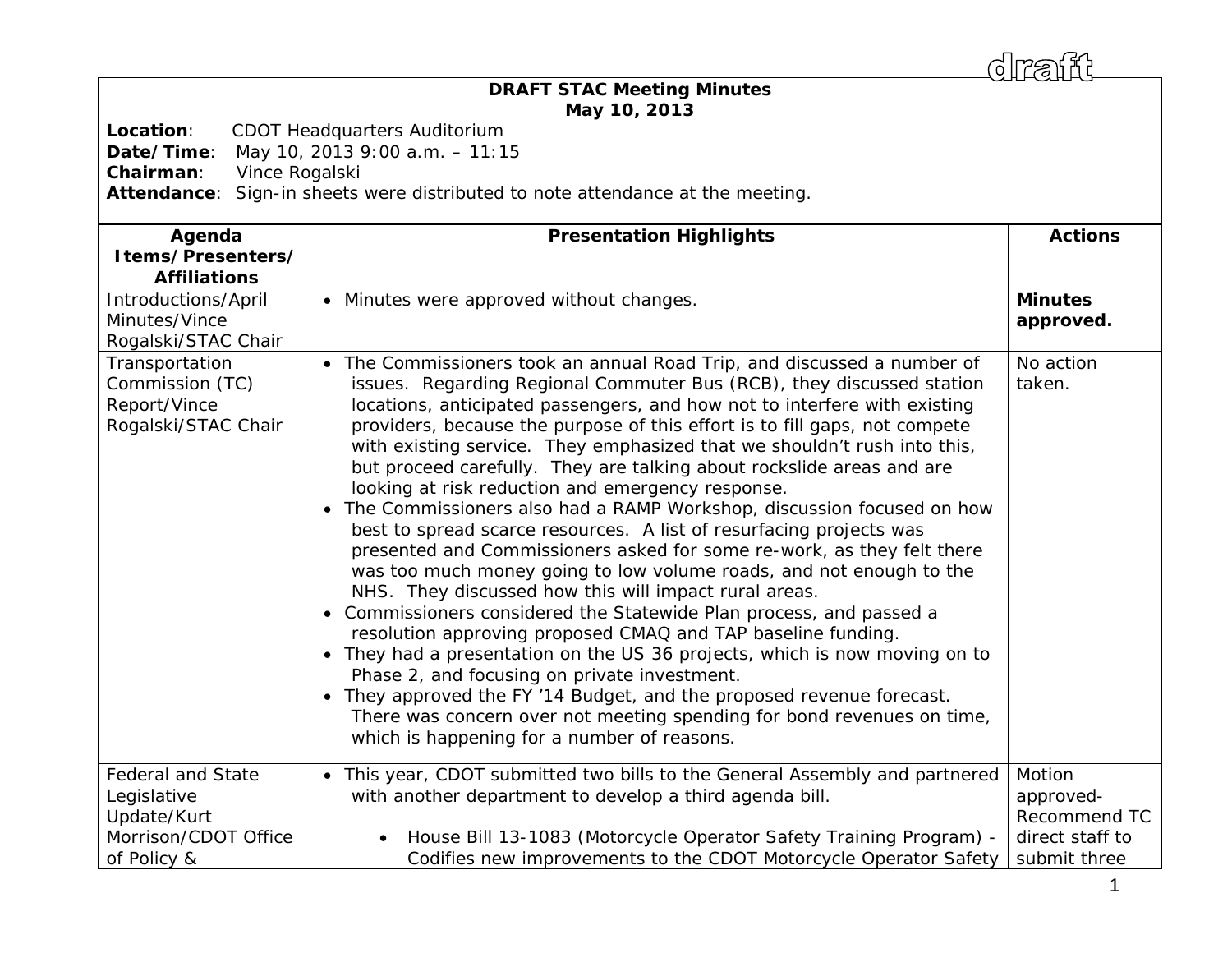| <b>Government Relations</b><br>(OPGR)                        | Training (MOST) program, recommended in a performance audit by<br>the State Auditor and developed through a CDOT stakeholder<br>outreach effort. The bill was signed into law by the Governor.<br>House Bill 13-1132 (Highway Vehicle Weight Limits) - Last summer,<br>CDOT determined Colorado's vehicle weight law was inconsistent<br>with federal weight laws so that CDOT could continue to receive<br>Federal funds. The bill was signed into law by the Governor.<br>House Bill 13-1252 (Petroleum Cleanup and Redevelopment Fund) -<br>Creates a new cash fund to collect penalties from petroleum storage<br>tank violations, allowing a one-time transfer of \$5 million from the<br>new fund to the State Highway Fund. The bill language specifies<br>that the \$5 million may only be used for construction of the<br>Eisenhower-Johnson Memorial Tunnels fire suppression system.<br>The transfer is set to take place on July 1, 2013, or once enough<br>revenue is collected to complete the transfer. The bill was sent to<br>the Governor for his signature.<br>• Applications for another round of TIGER- TIGER V- are due on June 3. The<br>turnaround is very tight- 6 weeks from the time the program was<br>announced until the due date for applications. The Department may<br>submit up to three applications. The OPGR worked with the CDOT Regions<br>to identify potential project submittals. Based on analysis of previous<br>TIGER rounds, three projects are being recommended to the Commission<br>as the most competitive submittals:<br>o I-25/Fillmore St. Diverging Diamond Interchange<br>Eisenhower/Johnson Memorial Tunnels Fire Suppression System<br>$\circ$ 1-25 Hex to 1 <sup>st</sup> St.<br>• Other projects submitted by the CDOT Region include the I-25/Dillon<br>Interchange and US 6 and Wadsworth.<br>• STAC approves motion to recommend to the Transportation Commission<br>that CDOT submit the three TIGER V applications for consideration by<br>USDOT. | <b>TIGER V</b><br>applications for<br>consideration<br>by USDOT. |
|--------------------------------------------------------------|-------------------------------------------------------------------------------------------------------------------------------------------------------------------------------------------------------------------------------------------------------------------------------------------------------------------------------------------------------------------------------------------------------------------------------------------------------------------------------------------------------------------------------------------------------------------------------------------------------------------------------------------------------------------------------------------------------------------------------------------------------------------------------------------------------------------------------------------------------------------------------------------------------------------------------------------------------------------------------------------------------------------------------------------------------------------------------------------------------------------------------------------------------------------------------------------------------------------------------------------------------------------------------------------------------------------------------------------------------------------------------------------------------------------------------------------------------------------------------------------------------------------------------------------------------------------------------------------------------------------------------------------------------------------------------------------------------------------------------------------------------------------------------------------------------------------------------------------------------------------------------------------------------------------------------------------------------------------------------------------------------------------|------------------------------------------------------------------|
| Potential 2014 Ballot<br>Question on<br>Transportation/Herma | • The MPACT 64 group, which includes the Metro Mayors, Progressive 15,<br>Action 22, and Club 20, met last month. They want to see if there's<br>enough support to spend money on focus groups and polling, etc. CCI                                                                                                                                                                                                                                                                                                                                                                                                                                                                                                                                                                                                                                                                                                                                                                                                                                                                                                                                                                                                                                                                                                                                                                                                                                                                                                                                                                                                                                                                                                                                                                                                                                                                                                                                                                                              | No action<br>taken.                                              |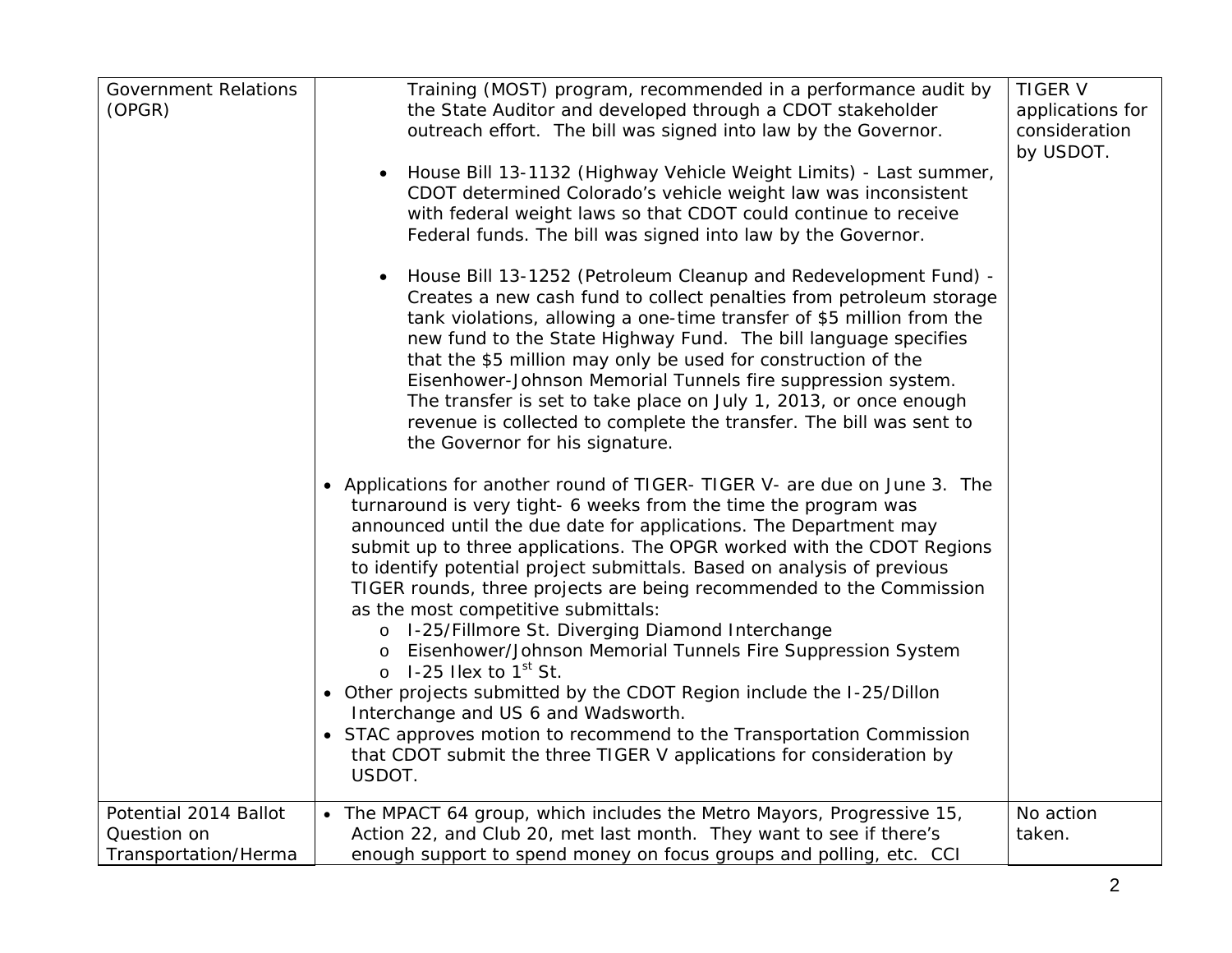| n Stockinger/CDOT<br><b>OPGR</b>                                                                 | and CML are starting to engage their members on a broader basis to<br>discuss what this could look like. DTR helped us start working with CASTA<br>stakeholders to see priorities. DTD has SWP meetings set up with the<br>TPRs, and we're talking with MPOs about their process for updating<br>information on regional priorities.                                                                                                                                                                                                                                                                                                                                                                                                                                                                                                                                                                                                                                                                                                                                                                                                                                                                                                                                                                                                                                                                                                                                                                                                                                                                                                                                                                                                                                                                                                                                                                                                                                                                                                                                                                                                                                                                                                                                                                                                                                                              |                     |
|--------------------------------------------------------------------------------------------------|---------------------------------------------------------------------------------------------------------------------------------------------------------------------------------------------------------------------------------------------------------------------------------------------------------------------------------------------------------------------------------------------------------------------------------------------------------------------------------------------------------------------------------------------------------------------------------------------------------------------------------------------------------------------------------------------------------------------------------------------------------------------------------------------------------------------------------------------------------------------------------------------------------------------------------------------------------------------------------------------------------------------------------------------------------------------------------------------------------------------------------------------------------------------------------------------------------------------------------------------------------------------------------------------------------------------------------------------------------------------------------------------------------------------------------------------------------------------------------------------------------------------------------------------------------------------------------------------------------------------------------------------------------------------------------------------------------------------------------------------------------------------------------------------------------------------------------------------------------------------------------------------------------------------------------------------------------------------------------------------------------------------------------------------------------------------------------------------------------------------------------------------------------------------------------------------------------------------------------------------------------------------------------------------------------------------------------------------------------------------------------------------------|---------------------|
| Statewide Plan/Debra<br>Perkins-Smith/CDOT<br>Division of<br>Transportation<br>Development (DTD) | Debra provided a handout, listing upcoming Statewide Plan Outreach<br>meetings in the TPRs. CDOT is hoping to get lots of input, and come back<br>from the meetings with enough information to help us really understand<br>transportation priorities and needs around the state and potential projects<br>that could address those needs, and then, if a ballot measure is pursued,<br>that information could help inform it.<br>The new federal authorization, MAP-21, requires that funding distribution<br>be based on performance, or what we call Asset Management, rather than<br>allocating to the regions, as we have done in the past, so - what was<br>formerly the "Resource Allocation" process - is now termed "Program<br>Distribution". The Asset Management approach focuses on current and<br>projected conditions, and looks to address the needs. MAP-21 requires<br>performance measures and targets. On a statewide level, we look at the<br>condition and useful life of each asset. Resources will still go out around<br>the state, but they'll be prioritized in a different way. We're getting some<br>Commission input right now on what the targets should be, based on<br>forecasted funding. Some of the other programs, such as the new<br>Transportation Alternatives Program (TAP) would still see allocation<br>formulas at the region level.<br>Herman added that CDOT taking care of rural roads in Colorado is very<br>$\bullet$<br>important, but we don't have a lot of funds for reconstruction. And,<br>reconstruction of an already-poor road may not make as much sense as<br>keeping more of our roads drivable - that could be more cost-effective.<br>With limited funds, we need to most cost-effectively keep all the roads we<br>have as drivable as we can. Barbara Kirkmeyer questioned why there is a<br>need for regional planning if decisions are based on asset management.<br>She inquired about county meetings. Pat Saffo pointed out that, when we<br>begin development of a new STIP in 2016, that we will still use the 4P<br>process. STAC clearly has a role in regional and state planning. Gary<br>Beedy felt we could both meet the new requirements and still do some<br>regional distribution. Wayne said that a program cannot tell us, "This<br>bridge is critical to the area's economy". Sandi stated that adding local | No action<br>taken. |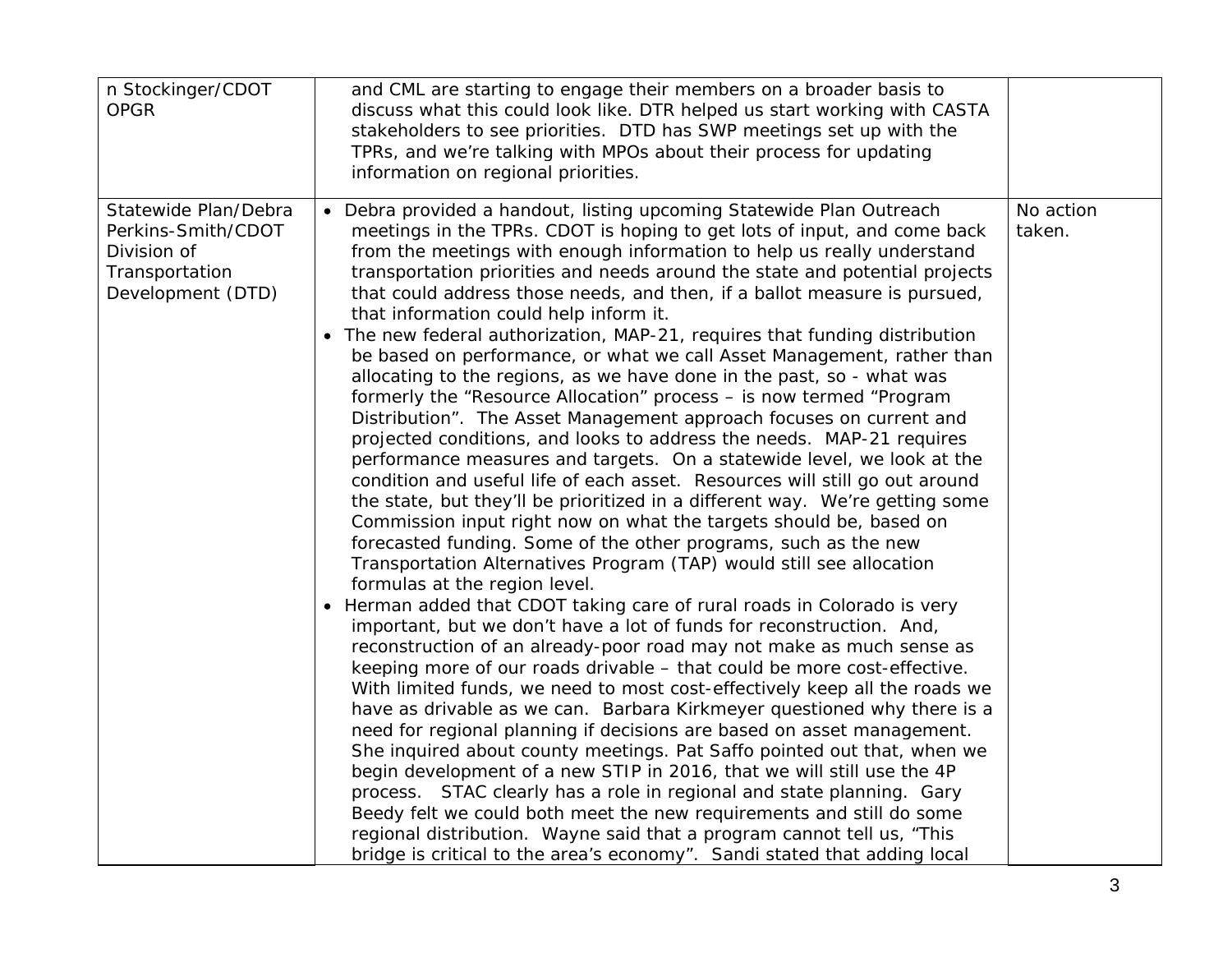|                                                                                              | knowledge is a critical part of the planning process, and that's what's<br>really important to discuss when we come out to you this summer - that's<br>what we want to talk about within the planning processes that can feed<br>into a potential ballot measure.                                                                                                                                                                                                                                                                                                                                                                                                                                                                                                                                                                                                                                                                                                                            |                     |
|----------------------------------------------------------------------------------------------|----------------------------------------------------------------------------------------------------------------------------------------------------------------------------------------------------------------------------------------------------------------------------------------------------------------------------------------------------------------------------------------------------------------------------------------------------------------------------------------------------------------------------------------------------------------------------------------------------------------------------------------------------------------------------------------------------------------------------------------------------------------------------------------------------------------------------------------------------------------------------------------------------------------------------------------------------------------------------------------------|---------------------|
| RAMP Update/Tim<br>Harris/Chief Engineer                                                     | Tim distributed a listing of all RAMP Pre-Applications received - 247 Pre-<br>Applications - for a total of \$3.4 B. At the end of May, we will notify<br>applicants which ones will move on to the detailed application phase due<br>July 1st. We will bring this to STAC for review. Selection of projects to be<br>funded will be made at the September Commission meeting. Thad Noll<br>noted that, due to the short timeframe, some projects were put together<br>hurriedly - partnerships did not have time to get fully developed as they<br>would have if there had been more time. "Let's take the really good<br>projects and get them going, and then allow more time for another<br>round." Peter Runyon recommended CDOT model the RAMP match<br>requirement after the TIGER V match requirement, which does not apply<br>to rural areas. Tim reminded STAC that the 20% was a target.                                                                                          | No action<br>taken. |
| Enhanced NHS/William<br>Johnson/CDOT DTD                                                     | William explained the outcome of the recent review of highway functional<br>$\bullet$<br>classification under the Enhanced NHS process. He added that, next year,<br>CDOT will use a similar process to review all functional classifications. He<br>asked STAC members to send any comments on the outcomes to him as<br>soon as possible.                                                                                                                                                                                                                                                                                                                                                                                                                                                                                                                                                                                                                                                  | No action<br>taken. |
| <b>State Transit</b><br>Plan/Tracey<br>MacDonald/CDOT<br>Division of Transit &<br>Rail (DTR) | DTR worked with the Transit Advisory Committee (TRAC) to develop<br>Guiding Principles for the Plan, and will follow the State Planning Factors<br>and the MAP-21 National Goals. The Transit Plan will identify multimodal<br>corridors, do a needs assessment and gap analysis for each one, and<br>include a statewide survey of the needs of the elderly and disabled. It will<br>include transit performance measures, and priority policy strategies so we<br>have some context from which to move forward as we start selecting<br>projects. Our Steering Committee includes federal, state, and local<br>entities, CML, CCI, as well as transit providers, and members of<br>underserved populations. We've also established TPR Technical Working<br>Groups, incorporating Coordinating Councils, and will meet three times<br>with those groups. Information obtained will feed into the State Transit<br>Plan. We will have Open Houses in each TPR area, and will be at meetings |                     |